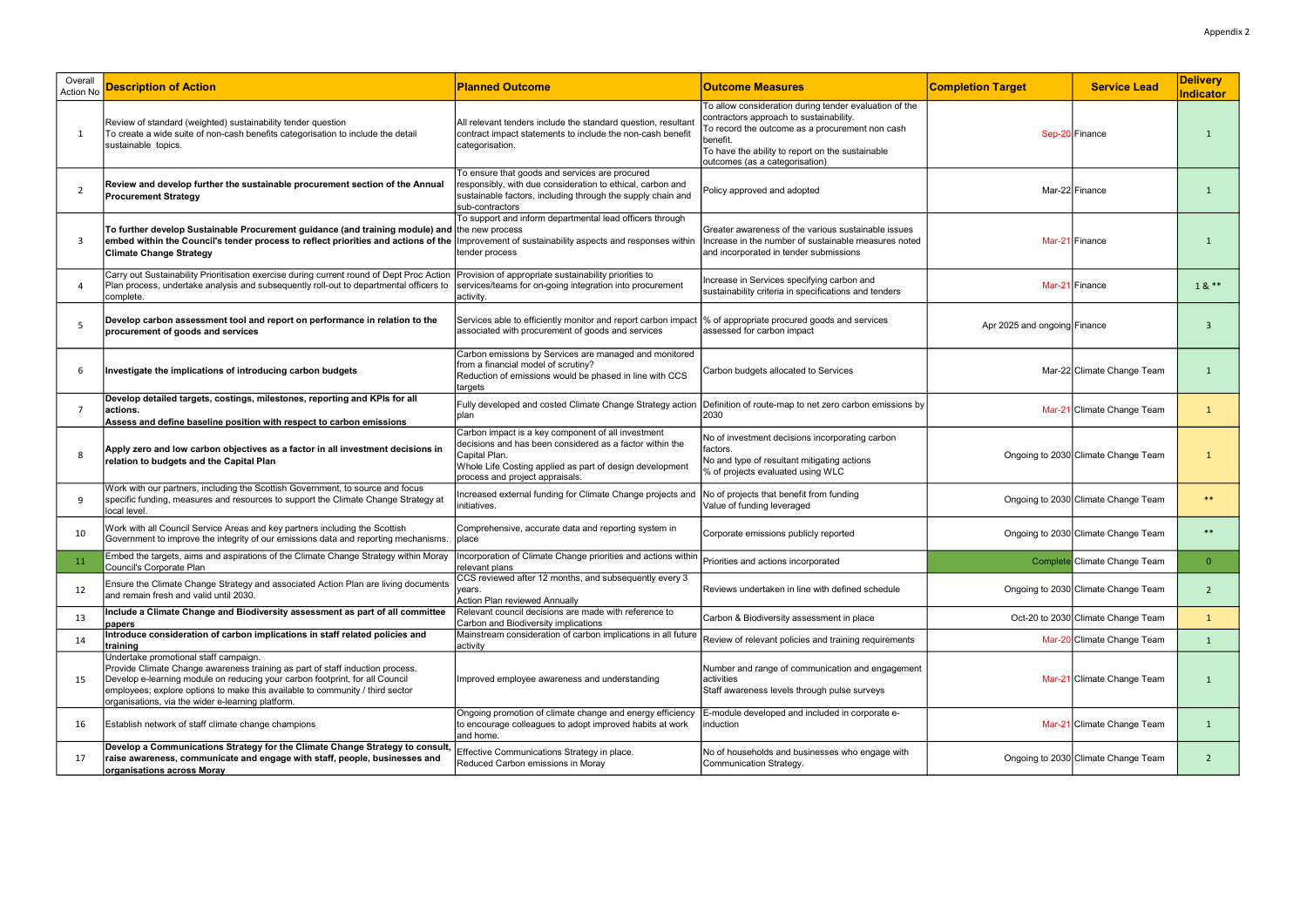| Overall<br>Action No | <b>Description of Action</b>                                                                                                                                                                                                                                                                                                                                                                | <b>Planned Outcome</b>                                                                                                                                      | <b>Outcome Measures</b>                                                                                                                                                        | <b>Completion Target</b>                                                                                                                                                                               | <b>Service Lead</b>                    | <b>Delivery</b><br>Indicator |
|----------------------|---------------------------------------------------------------------------------------------------------------------------------------------------------------------------------------------------------------------------------------------------------------------------------------------------------------------------------------------------------------------------------------------|-------------------------------------------------------------------------------------------------------------------------------------------------------------|--------------------------------------------------------------------------------------------------------------------------------------------------------------------------------|--------------------------------------------------------------------------------------------------------------------------------------------------------------------------------------------------------|----------------------------------------|------------------------------|
| 18                   | Support and help to promote national campaigns, including the Scottish Government's<br>'Greener Scotland' campaign, to consider the carbon footprint of our everyday lifestyle<br>and behaviour choices.                                                                                                                                                                                    | ncreased awareness and engagement of Climate Change<br>issues                                                                                               | Improved results in Moray-wide emissions as<br>calculated by BEIS                                                                                                              |                                                                                                                                                                                                        | Ongoing to 2030 Climate Change Team    | $***$                        |
| 19                   | Establish effective governance for Climate Change priorities in partnership with the<br>CPP, including public, private and community organisations, and implement a system<br>for monitoring and reporting progress. Seek to embed CCS priorities within the Local<br>Outcome Improvement Plan                                                                                              | CPP supportive of CCS with appropriate leadership in place<br>and engagement with a wide range of stakeholders.<br>Monitoring and reporting system in place | Improved results in area-wide emissions as calculated<br>by BEIS<br>CCS included within LOIP as a priority                                                                     |                                                                                                                                                                                                        | Apr-22 Climate Change Team             |                              |
| 20                   | Make school meals more sustainable with a reduced carbon impact. Develop and<br>promote more vegetarian options, e.g. 'meat free' days and vegan options                                                                                                                                                                                                                                    | Increase in the use of locally sourced food and produce.<br>ncrease in the provision of vegetarian and vegan options<br>available.                          | Percentage of food and produce sourced locally<br>Percentage of meal options offered that are vegetarian<br>or vegan                                                           | Complet                                                                                                                                                                                                | Environmental &<br>Commercial Services | $\Omega$                     |
| 21                   | Early learning and childcare settings and schools will be supported to engage with<br>pupils, parents/carers and their local community on the climate emergency and the<br>actions which can be taken to tackle it, ensuring that all early learning and childcare<br>settings and schools are aware of and engage with the Climate Change strategy.                                        | Increased awareness of Climate issues                                                                                                                       | No of training/CPD sessions delivered to staff                                                                                                                                 |                                                                                                                                                                                                        | Ongoing Education                      |                              |
| -22                  | Increase opportunities for Learning for Sustainability within the curriculum for<br>children and young people. Managers of early learning and childcare settings<br>and head teachers of schools will ensure that children and young people have<br>their entitlement to learning for sustainability education, delivered through<br>curriculum for excellence's four contexts of learning. | All early years settings and schools have Learning for<br>Sustainability (LfS) within their curriculum                                                      | No of early years settings/ schools with Learning for<br>Sustainability (LfS) in their curriculum                                                                              | Rolling programme to 2025 Education                                                                                                                                                                    |                                        |                              |
| 23                   | Moray Council will work closely with schools, local colleges and universities to build the<br>skills and capacity for a greener economy, including a focus on new low carbon<br>technologies and the circular economy, ensuring the provision of green<br>apprenticeships and other opportunities.                                                                                          | Increased provision of relevant skills and knowledge                                                                                                        | No of college, university courses with a green economy<br>focus, development of awareness, knowledge and<br>skills within our schools                                          |                                                                                                                                                                                                        | Ongoing to 2030 Climate Change Team    |                              |
| -24                  | Participate in the Scottish Government's Local Heat and Energy Efficiency Strategy<br>(LHEES) pilot and prepare for the introduction of a statutory framework for LHEES in<br>Moray                                                                                                                                                                                                         | Delivery of output report<br>Development and deployment of Statutory framework                                                                              | Accepted recommendations incorporated into on-going<br>considerations.<br>Moray Council meets Statutory obligations                                                            | Report March 21 and ongoing Climate Change Team                                                                                                                                                        |                                        |                              |
| 25                   | Engage with local communities to facilitate information provision and discussion for<br>local renewable energy schemes / Community Energy Schemes with local benefits,<br>following on from LHEES pilot                                                                                                                                                                                     | Increase in provision of advice and engagement with<br>community                                                                                            | Increase in number of renewable and community<br>energy schemes                                                                                                                |                                                                                                                                                                                                        | Ongoing to 2030 Climate Change Team    | 3                            |
| 26                   | Aim to convert all fossil-fuel based building heating systems to low or zero<br>carbon alternatives                                                                                                                                                                                                                                                                                         | All Council buildings are net zero carbon                                                                                                                   | Building SAP Ratings; % of carbon neutral council<br>buildings                                                                                                                 | 15% conversion annually from<br>2021/22 for 8 years subject to Housing & Property<br>external funding                                                                                                  |                                        | $\overline{3}$               |
| 27                   | Increase building user awareness of ways of reducing energy use and saving utility<br>costs. This includes tenants and Council staff                                                                                                                                                                                                                                                        | Energy is used efficiently in Council buildings.                                                                                                            | Reduced utility energy consumptions by 10%, and<br>maintain improved levels                                                                                                    | Mar 2021 and ongoing<br>performance retention                                                                                                                                                          | Housing & Property                     |                              |
| 28                   | Aim to achieve zero carbon standards in all new buildings, including housing<br>and schools                                                                                                                                                                                                                                                                                                 | All new buildings meet net zero carbon standards                                                                                                            | % of new buildings that are net zero carbon standard                                                                                                                           | Ongoing and applicable to all new<br>buildings constructed                                                                                                                                             | Housing & Property                     | $***$                        |
| 29                   | Council to develop and adopt design standard for sustainable construction and<br>maintenance.                                                                                                                                                                                                                                                                                               | New buildings incorporate standards.                                                                                                                        | % of sustainable material used                                                                                                                                                 | The Scottsih Government are to<br>publish a sustainable standard for<br>public Buildings in the early part of<br>2021. An assessment of<br>implications of adopting the<br>standard to be carried out. | Housing & Property                     | $18**$                       |
| 30                   | Achieve Energy Efficiency Standard for Social Housing (EESSH) for all Council<br>houses.                                                                                                                                                                                                                                                                                                    | All Council houses are carbon neutral                                                                                                                       | % of Council houses that are carbon neutral.<br>% of Council houses achieving EPC Band B (Energy<br>Efficiency rating), or are as energy efficient as<br>practically possible. | EESH1 Dec 2020<br><b>EESSH2 2030</b>                                                                                                                                                                   | Housing & Property                     | $18***$                      |
| 31                   | Improve the energy efficiency of private sector housing in Moray by delivering the<br>Home Energy Efficiency Programme for Scotland (HEEPS)                                                                                                                                                                                                                                                 | Reduce carbon emission from private sector housing                                                                                                          | SHCS - % of private sector dwellings with SAP B or C.                                                                                                                          |                                                                                                                                                                                                        | Ongoing to 2030 Housing & Property     | $***$                        |
| 32                   | Investigate, develop and install renewable energy generation projects on Counci<br>buildings and land.                                                                                                                                                                                                                                                                                      | Increased renewable energy generation                                                                                                                       | Capacity (kW) of energy generation installed                                                                                                                                   | Ongoing until 2030; Council assets<br>to be reviewed by March 2021                                                                                                                                     | Housing & Property                     | $\mathbf{3}$                 |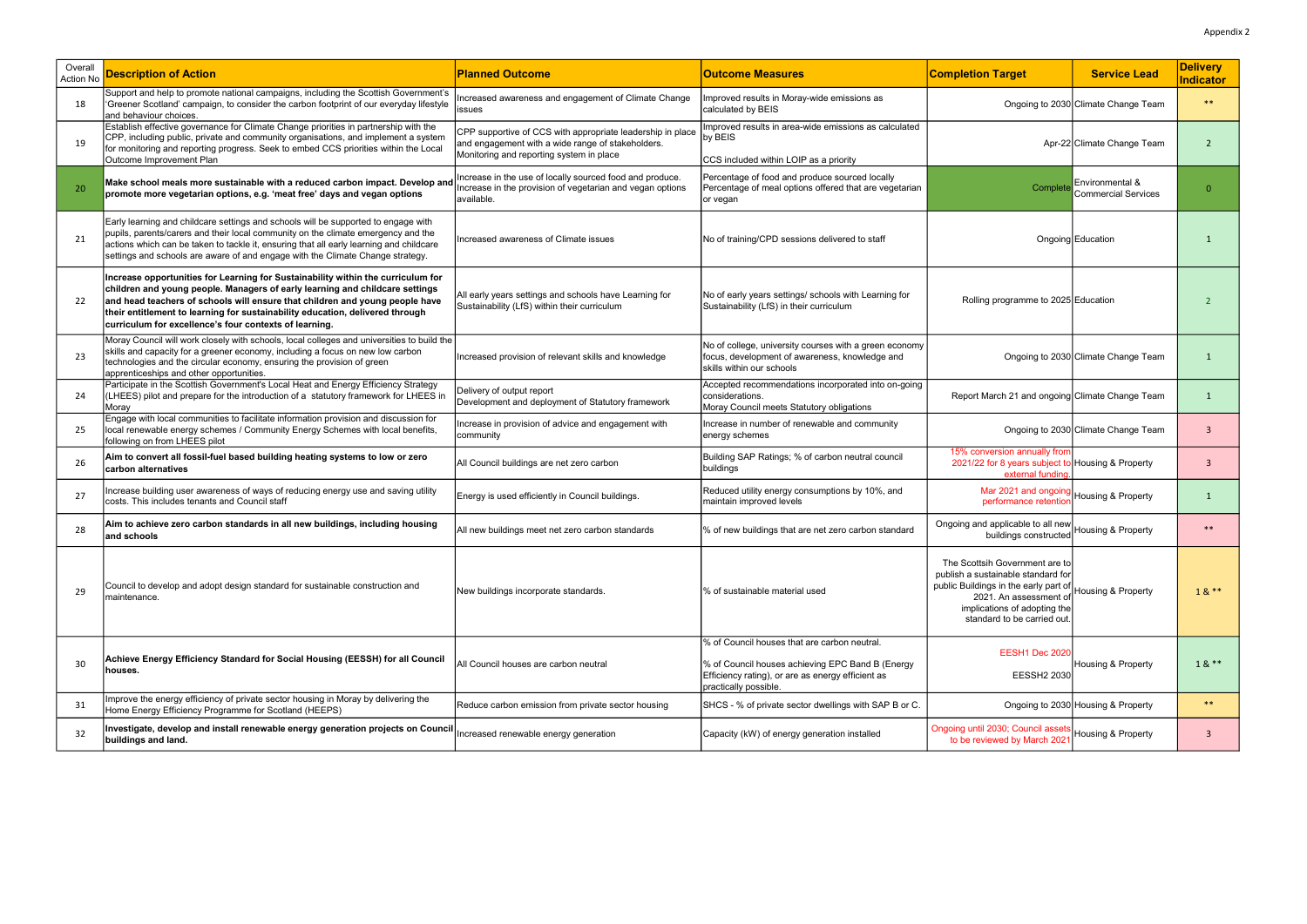| Overall<br>Action No | <b>Description of Action</b>                                                                                                                                                                                                                                                                                           | <b>Planned Outcome</b>                                                                                                         | <b>Outcome Measures</b>                                                                                                                                                                                        | <b>Completion Target</b>                                                                                        | <b>Service Lead</b>                            | <b>Delivery</b><br>Indicator |
|----------------------|------------------------------------------------------------------------------------------------------------------------------------------------------------------------------------------------------------------------------------------------------------------------------------------------------------------------|--------------------------------------------------------------------------------------------------------------------------------|----------------------------------------------------------------------------------------------------------------------------------------------------------------------------------------------------------------|-----------------------------------------------------------------------------------------------------------------|------------------------------------------------|------------------------------|
| 33                   | Increase use of virtual environment to reduce server network and consequent<br>electricity consumption<br>By default operate PCs and related equipment in the most energy efficient mode, e.g.<br>auto switch off                                                                                                      | Rationalised server provision<br>All PCs operated under optimum energy efficiency settings                                     | Reduced number and/or use of servers<br>Increased use of virtual environment<br>Reduced electrical consumption                                                                                                 | Incorporate into ICT Digital HR, ICT & OD<br>Strategy - draft by 2023                                           |                                                | 2                            |
| 34                   | Investigate and promote on-line working<br>Increase Flexible / Mobile working opportunities beyond current staff.<br>Provide a council-wide digital collaboration tool to allow quick and easy contact<br>between colleagues, which does not rely on attending meetings, e.g. Skype                                    | Office space reduced<br>Flexible working the 'norm'                                                                            | Reduction in office space.<br>Reduction in officer travel time and costs.<br>Increase in flexible working arrangements<br>Increased use of digital technology for meetings,<br>communication and collaboration |                                                                                                                 | Mar-22 HR. ICT & OD                            | $\mathcal{P}$                |
| 35                   | Development of shared co-location facilities for all community areas (e.g. business,<br>volunteers, leisure)                                                                                                                                                                                                           | Move to more energy efficient buildings, and more efficient<br>use of technology and workspace                                 | Reduction in single use accommodation<br>Increase number of co-located partnership<br>arrangements                                                                                                             |                                                                                                                 | Ongoing Housing & Property                     | $***$                        |
| 36                   | Continue to encourage a reduction of waste arising's (top of waste hierarchy)<br>and thereafter increase recycling rates.                                                                                                                                                                                              | Reduction of waste landfilled through diversion to recycling<br>and energy recovery                                            | 95% diversion from landfill by 2023                                                                                                                                                                            | Aug-22                                                                                                          | Environmental &<br>Commercial Services         | 2                            |
| 37                   | Improve sustainability and recycling in schools including reduction / elimination of<br>single use plastic packaging, a greater selection of recyclable materials across school<br>catering services, improved recycling & food composting facilities in schools                                                       | Increase in recycling and composting rates, decrease in use<br>of single use plastics                                          | Percentage of waste recycled in schools, percentage of<br>food waste composted, reduction in use of single use<br>plastics                                                                                     |                                                                                                                 | Environmental &<br>Ongoing Commercial Services | $\mathbf{1}$                 |
|                      | Develop integrated land use spatial framework for Moray identifying<br>opportunities for food production, renewable energy and woodland planting<br>(currently these are done individually)                                                                                                                            | Increase renewable energy generation, increase area of<br>woodland cover and safeguard prime agricultural land                 | Current woodland cover v potential and current RE<br>generation and current area of prime agricultural and<br>number of community food growing areas                                                           |                                                                                                                 | Complete Climate Change Team                   | $\Omega$                     |
| 39                   | Promote sustainable urban drainage systems incorporating blue and green networks in<br>all new developments                                                                                                                                                                                                            | Increase biodiversity of new development and promote<br>natural flood management                                               | Number of developments compliant with policy on this<br>issue                                                                                                                                                  |                                                                                                                 | Complete Climate Change Team                   | 0                            |
| 40                   | Safeguard existing woodlands and promote additional planting in all new developments Increase in woodland cover in Moray.                                                                                                                                                                                              |                                                                                                                                | Area of woodland "lost" to development.                                                                                                                                                                        |                                                                                                                 | Complete Climate Change Team                   | $\overline{0}$               |
| 41                   | Promote use of brownfield sites over greenfield                                                                                                                                                                                                                                                                        | Reduction in number of vacant properties and vacant/<br>derelict sites                                                         | Reduction in number of vacant properties and vacant/<br>derelict sites                                                                                                                                         |                                                                                                                 | Complete Climate Change Team                   | $\Omega$                     |
| 42                   | Prepare programme of carbon free / carbon reduction Town Centre Masterplans                                                                                                                                                                                                                                            | Reduce carbon impacts in town centres                                                                                          | Increase in active travel                                                                                                                                                                                      | Draft Elgin TC MP to P&RS<br>Committee April 2020. Programme Climate Change Team<br>thereafter to be developed. |                                                | $\mathbf{3}$                 |
| 43                   | Work collaboratively with developers on programme of carbon reduction/ carbon<br>free Masterplans                                                                                                                                                                                                                      | Sustainable development that mitigates climate impacts                                                                         | Number of masterplans accounting for carbon                                                                                                                                                                    | Programme to be developed. Climate Change Team                                                                  |                                                | $***$                        |
| 44                   | Safeguard and enhance biodiversity resources, promote planting for pollination.<br>Additional guidance for developers, including multi benefit greenspaces- where<br>drainage, biodiversity, play facilities etc are all incorporated.                                                                                 | Enhance biodiversity in new developments and protect and<br>enhance existing greenspaces and create new multibenefit<br>spaces | Hectares of new greenspace created.<br>Number of proposals scoring green for biodiversity in<br>Quality Auditing.                                                                                              |                                                                                                                 | Complete Climate Change Team                   | $\Omega$                     |
| 45                   | Include policy on coastal change in Local Development Plan                                                                                                                                                                                                                                                             | Reduce risk for coastal future developments                                                                                    | Number of applications complying with policy                                                                                                                                                                   |                                                                                                                 | Complete Climate Change Team                   | $\overline{0}$               |
| 46                   | Prepare additional guidance on sustainable design and construction and seek to<br>have policy incorporated into NPF4 and Building Standards and introduce a<br>Planning Condition for developers to report on their actions taken to reduce the<br>carbon emissions from the build and from the completed development. | Reduce the carbon impact of development                                                                                        | Legislation and Policy reflect the need for improved                                                                                                                                                           |                                                                                                                 | Complete Climate Change Team                   | $\Omega$                     |
| 47                   | Review land use designations to consider climate change implications and<br>encouraging lifestyle changes.                                                                                                                                                                                                             | Reduced carbon impacts from daily living                                                                                       | Land use changes to reflect town and transport<br>masterplans and strategies for low carbon                                                                                                                    | Ongoing and integrate into<br>Masterplans and next LDP as Climate Change Team<br>required.                      |                                                | -3                           |
| 48                   | Ensure new developments make provisions for Electric Vehicle Charging facilities,<br>including communal charging facilities where no on-plot parking is available                                                                                                                                                      | There are no barriers to the ownership/use of electric<br>vehicles by residents of new developments.                           | Numbers of Electric Vehicles owned by residents.                                                                                                                                                               |                                                                                                                 | Ongoing Climate Change Team                    | $***$                        |
| 49                   | Ensure all new developments make provisions for Cycle Parking, including secure<br>cycle parking for flats and properties with no gardens.                                                                                                                                                                             | There are no barriers to the ownership/use of cycles.                                                                          | Increased levels of cycle ownership and use.                                                                                                                                                                   |                                                                                                                 | Ongoing Climate Change Team                    | $***$                        |
| 50                   | Develop Strategy and Guidance for provision of Public Electric Vehicle Charging<br>facilities in Moray and implement as funding becomes available.                                                                                                                                                                     | Access is available to public EV charging facilities in all<br>settlements across Moray.                                       | Number and Type of public EV chargers.                                                                                                                                                                         | EV Charging Strategy 2021, Environmental &<br>provision of EV chargers on-going Commercial Services             |                                                | $18**$                       |
| 51                   | Develop and promote Travel Plans for Moray Council, Major Employers and<br><b>Schools</b>                                                                                                                                                                                                                              | Increased numbers of people travelling by foot, cycle, public<br>transport and car sharing for their journey to work.          | Staff Surveys on Travel Behaviour.<br>Moray Council Travel Plan developed<br>Number of schools with Travel Plans implemented.<br>Number of businesses with Travel Plans implemented.                           | Council Travel Plan - 20/21<br>School Travel Plans - 2025<br>Business Travel Plans - ongoing                    | Environmental &<br>Commercial Services         | $18**$                       |